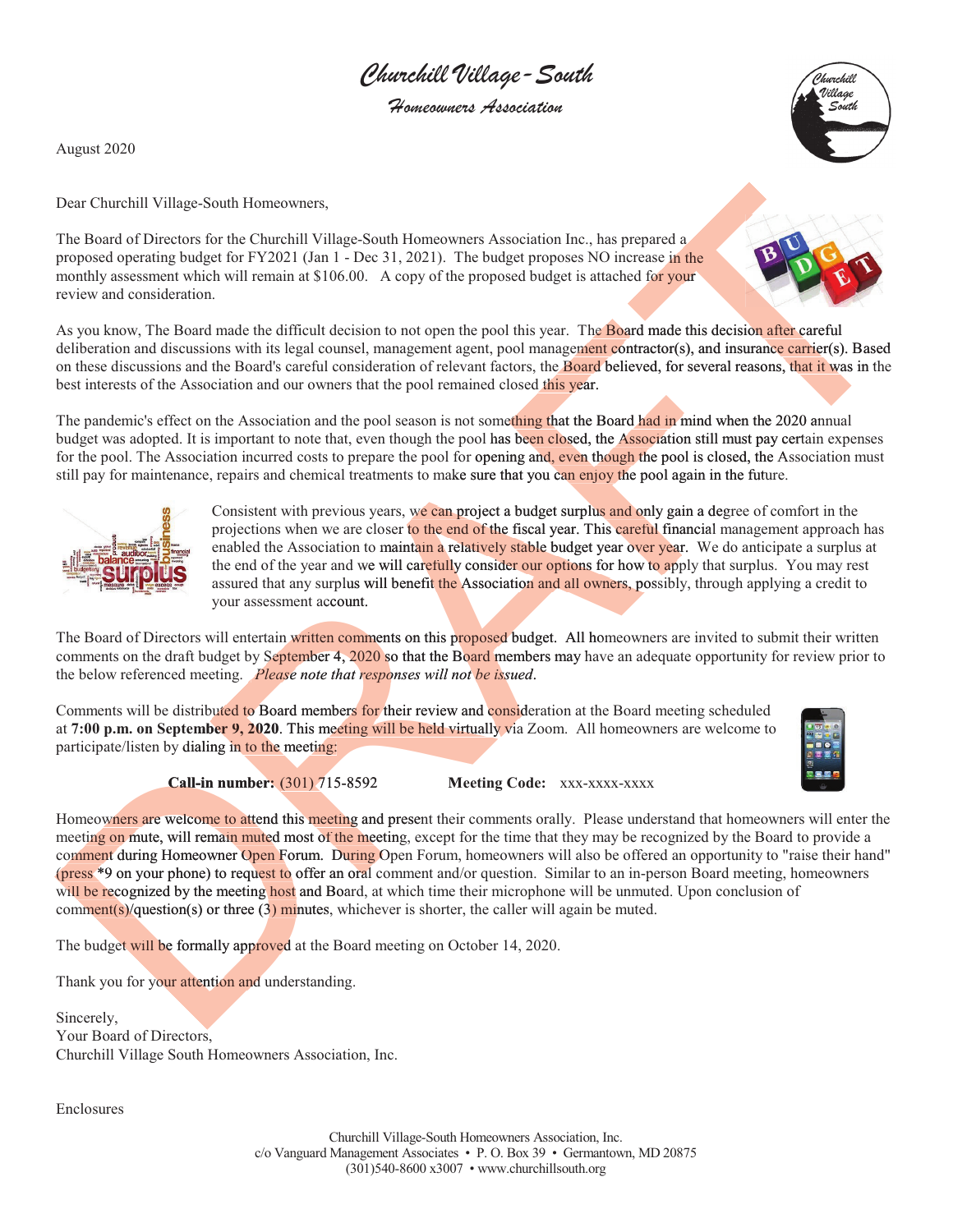#### DRAFT

## **CHURCHILL VILLAGE-SOUTH HOMEOWNERS ASSOCIATION, INC.**

2021 OPERATING BUDGET January 1 through December 31 **BUDGET SUMMARY**

| <b>Monthly Assessment:</b>                                                               |                                  | \$106.00<br>2021              | $0.0\%$<br>2020               | Increase over 2020<br>\$         | $\frac{9}{6}$        |
|------------------------------------------------------------------------------------------|----------------------------------|-------------------------------|-------------------------------|----------------------------------|----------------------|
|                                                                                          |                                  | <b>Proposed</b>               | <b>Approved</b>               | Change                           | Change               |
| <b>INCOME:</b>                                                                           |                                  |                               |                               |                                  |                      |
| <b>Residential Assessments:</b>                                                          |                                  |                               |                               |                                  |                      |
| CV-S General (SF, TH, WCTH & Villas)                                                     |                                  | \$920,928.00                  | \$920,928.00                  | \$0.00                           | 0.00%                |
| Willow Cove Manor Condominiums                                                           |                                  | \$124,656.00                  | \$124,656.00                  | \$0.00                           | 0.00%                |
| Interest from Late Payments                                                              |                                  | \$1,200.00                    | \$1,200.00                    | \$0.00                           | 0.00%                |
| Reimbursement - Condominium Grounds Maint.                                               |                                  | \$16,274.70                   | \$16,274.70                   | \$0.00                           | 0.00%                |
| Swim Team Income                                                                         |                                  | \$4,600.00                    | \$4,600.00                    | \$0.00                           | 0.00%                |
| Miscellaneous - Community Center, Pool<br>Carryover Income from Prior Years              |                                  | \$2,300.00<br>\$13,181.19     | \$4,400.00<br>\$0.00          | (\$2,100.00)<br>\$13,181.19      | $-47.73%$<br>100.00% |
| Interest Income                                                                          |                                  | \$70.01                       | \$63.18                       | \$6.83                           | $0.00\%$             |
|                                                                                          | <b>ADJUSTED INCOME:</b>          | \$1,083,209.90                | \$1,072,121.89                | \$11,088.02                      | 1.03%                |
| <b>EXPENSES:</b>                                                                         |                                  |                               |                               |                                  |                      |
|                                                                                          |                                  |                               |                               |                                  |                      |
| <b>Master Association Dues:</b>                                                          |                                  |                               |                               |                                  |                      |
| Churchill Community Foundation                                                           |                                  | \$36,990.00                   | \$36,990.00                   | \$0.00                           | 0.00%                |
|                                                                                          | Sub-Total:                       | \$36,990.00                   | \$36,990.00                   | \$0.00                           | 0.00%                |
|                                                                                          |                                  |                               |                               |                                  |                      |
| Reserve Contributions - Based upon 2014 Revised Reserve Study prepared by Miller Dodson: |                                  |                               |                               |                                  |                      |
| <b>Gross Contribution</b><br>Less: Reserve Interest:                                     |                                  | \$247,318.45<br>(\$18,344.43) | \$240,115.00<br>(\$16,906.06) | \$7,203.45<br>(\$1,438.37)       | 3.00%<br>8.51%       |
|                                                                                          | <b>Net Reserve Contribution:</b> | \$228,974.02                  | \$223,208.94                  | \$5,765.08                       | 2.58%                |
|                                                                                          |                                  |                               |                               |                                  |                      |
| <b>General &amp; Administrative:</b>                                                     |                                  |                               |                               |                                  |                      |
| Management, Audit, Legal, Professional Fees                                              |                                  | \$115,727.46                  | \$113,003.12                  | \$2,724.34                       | 2.41%                |
| Postage, Printing, Coupons, Web Site                                                     |                                  | \$12,574.82                   | \$13,039.82                   | (\$465.00)                       | $-3.57%$             |
| Insurance                                                                                |                                  | \$10,731.63                   | \$10,581.29                   | \$150.34                         | 1.42%                |
| <b>Bad Debt Expense</b>                                                                  |                                  | \$11,500.00                   | \$11,500.00                   | \$0.00                           | 0.00%                |
| Dues & Subscriptions, Record Storage                                                     |                                  | \$2,395.20                    | \$2,368.80                    | \$26.40                          | 1.11%                |
| Taxes/Water Qual. Protection, Banking Fees                                               |                                  | \$32,764.69                   | \$28,501.24                   | \$4,263.45                       | 14.96%               |
| Miscellaneous, Meetings/Recording Secr.                                                  |                                  | \$3,630.00                    | \$3,630.00                    | \$0.00                           | 0.00%                |
| <b>Street Light Electricity</b>                                                          |                                  | \$14,025.00                   | \$15,250.00                   | (\$1,225.00)                     | $-8.03%$             |
| Social & Recreation - General & Swim Team                                                |                                  | \$8,500.00                    | \$8,500.00                    | \$0.00                           | 0.00%                |
| <b>County Commission</b>                                                                 | Sub-Total:                       | \$2,530.00<br>\$214,378.80    | \$2,530.00<br>\$208,904.27    | \$0.00<br>$\overline{$}5,474.53$ | 0.00%<br>2.62%       |
|                                                                                          |                                  |                               |                               |                                  |                      |
| <b>Pool Operation:</b>                                                                   |                                  |                               |                               |                                  |                      |
| Management, Pool Pass Admin.                                                             |                                  | \$135,009.68                  | \$145,463.35                  | (\$10,453.68)                    | $-7.19%$             |
| Repairs, Supplies                                                                        |                                  | \$11,150.00                   | \$11,150.00                   | \$0.00                           | $0.00\%$             |
| Swim Team                                                                                |                                  | \$4,600.00                    | \$4,600.00                    | \$0.00                           | 0.00%                |
| Utilities: Telephone; Electric; Gas; Water & Sewer                                       |                                  | \$31,595.00                   | \$25,560.00                   | \$6,035.00                       | 23.61%               |
|                                                                                          | Sub-Total:                       | \$182,354.68                  | \$186,773.35                  | (\$4,418.68)                     | $-2.37%$             |
| <b>Community Center Operation:</b>                                                       |                                  |                               |                               |                                  |                      |
| Repairs                                                                                  |                                  | \$2,400.00                    | \$2,400.00                    | \$0.00                           | \$0.00               |
| HVAC & Fire Extinguisher Maintenance                                                     |                                  | \$4,700.00                    | \$4,700.00                    | \$0.00                           | 0.00%                |
| Administration, Supplies, Computer                                                       |                                  | \$3,218.35                    | \$3,218.35                    | \$0.00                           | 0.00%                |
| Utilities: Telephone & Electric                                                          |                                  | \$18,340.00                   | \$18,280.00                   | \$60.00                          | 0.33%                |
|                                                                                          | Sub-Total:                       | \$28,658.35                   | \$28,598.35                   | \$60.00                          | 0.21%                |
|                                                                                          |                                  |                               |                               |                                  |                      |
| <b>Site Improvement:</b>                                                                 |                                  |                               |                               |                                  |                      |
| Landscaping Improvements                                                                 |                                  | \$24,396.58                   | \$24,396.58                   | \$0.00                           | $0.00\%$             |
| Community Bldg & Capital Improvements                                                    |                                  | \$3,500.00                    | \$3,500.00                    | \$0.00                           | 0.00%                |
|                                                                                          | Sub-Total:                       | \$27,896.58                   | \$27,896.58                   | \$0.00                           | 0.00%                |
| <b>General Maintenance:</b>                                                              |                                  |                               |                               |                                  |                      |
| Tree & Shrub Maintenance                                                                 |                                  | \$44,655.00                   | \$43,655.00                   | \$1,000.00                       | 2.29%                |
| Site Maintenance                                                                         |                                  | \$13,200.00                   | \$13,200.00                   | \$0.00                           | \$0.00               |
| Parking Lot & Street Light Maintenance                                                   |                                  | \$4,750.00                    | \$5,750.00                    | (S1,000,00)                      | $-17.39%$            |
|                                                                                          | Sub-Total:                       | \$62,605.00                   | \$62,605.00                   | \$0.00                           | 0.00%                |
|                                                                                          |                                  |                               |                               |                                  |                      |
| <b>Contract Maintenance:</b>                                                             |                                  |                               |                               |                                  |                      |
| <b>Grounds Maintenance</b>                                                               |                                  | \$144,000.00                  | \$144,000.00                  | \$0.00                           | 0.00%                |
| <b>Trash Removal</b>                                                                     |                                  | \$49,044.48                   | \$48,925.44                   | \$119.04                         | 0.24%                |
| Ground Cleaning Maint, Pet Station Maint.                                                |                                  | \$18,108.00                   | \$14,016.00                   | \$4,092.00                       | 29.20%               |
| <b>Snow Clearing</b>                                                                     |                                  | \$75,000.00                   | \$75,000.00                   | \$0.00                           | 0.00%                |
| <b>Security System Maintenance</b>                                                       |                                  | \$500.00                      | \$500.00                      | \$0.00                           | 0.00%                |
| <b>Operating Contingency</b>                                                             | Sub-Total:                       | \$14,700.00<br>\$301,352.48   | \$14,700.00<br>\$297,141.44   | \$0.00<br>\$4,211.04             | $0.00\%$<br>1.42%    |
|                                                                                          |                                  |                               |                               |                                  |                      |
| <b>TOTAL EXPENSES:</b>                                                                   |                                  | \$1,083,209.91                | \$1,072,117.93                | \$11,091.98                      | 1.03%                |
|                                                                                          |                                  |                               |                               |                                  |                      |
| <b>NET INCOME/(LOSS)</b>                                                                 |                                  | (\$0.00)                      | \$3.96                        | (\$3.96)                         |                      |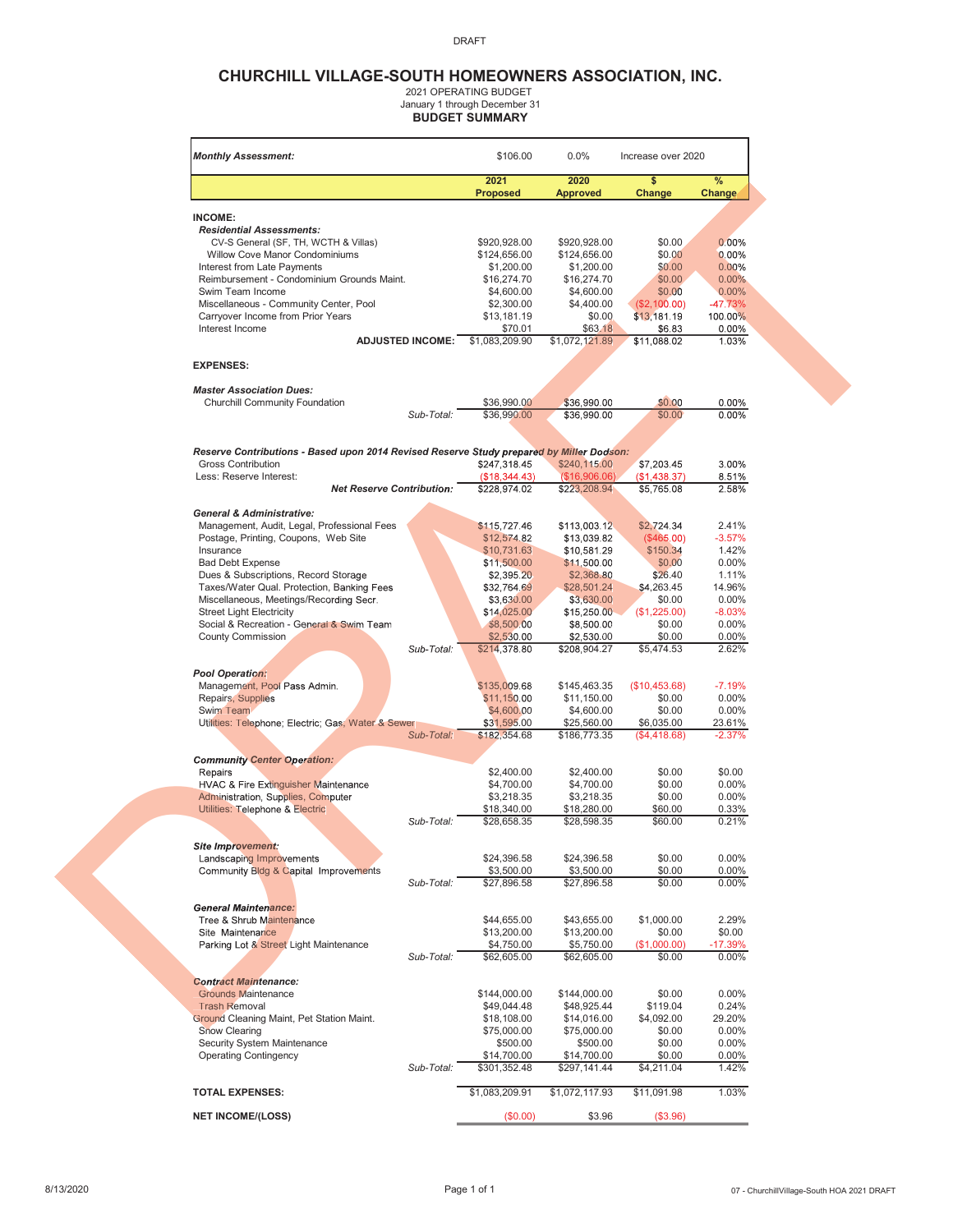# **CHURCHILL VILLAGE-SOUTH**

**HOMEOWNERS ASSOCIATION, INC.**

www.churchillsouth.org

# **SUMMARY BUDGET NOTES**

## I. **INCOME:**

A. *Residential Assessments*: Total Funds generated from the monthly assessment multiplied by the total number of settled homes within Churchill Village-South (CVS), including the condominium homes of The Villas at Willow Cove, A Condominium, Willow Cove Manor Condominium and Willow Cove Townhouse Condominium.

1. *CVS General*: The assessments charged directly to the single family homes, townhomes and the 1. CVS General: The assessments charged directly to the single family homes, townhomes a Condominium homes at the Villas at Willow Cove and Willow Cove Townhouse Condominiums.

2. *Willow Cove Manor Condominiums*: The assessments charged to the homes that are part of The Willow Cove Manor Condominium. The assessments are paid through the Condominium.

B. **Interest to Homeowners for Late Payments**: Estimated funds collected from interest charges applied for late assessment payments in accordance with Association's Declaration of Covenants and the approved collection policy.

C. *Reimbursement - Condominium Grounds Maintenance:* Income generated from the reimbursement for grounds maintenance services performed for the Willow Cove Manor Condominium and the Villas at Willow Cove Condominium common areas. This income offsets a corresponding expense. **Example 12** and Willow Cove and Willow Cove Townhomes allas at Willow Cove and Willow Cove Townhouse Condominiums.<br> **Condominiums:** The assessments charged to the homes that are part<br>
the assessments are paid through the *no Homeowners for Late Payments*: Estimated funds collected from<br> *nents* in accordance with Association's Declaration of Covenants and the<br> *noment - Condominium Grounds Maintenance:* Income generated fivices performed f

common areas. This income offsets a corresponding expense.<br>D. Swim Team Income: Income generated by the swim team toward funding the expenses described below.

E. *Misc. Income - Community Center*: Estimated income from the rental fees paid for private use of the Community Center. **EXECUTE:** Estimated income from<br> **COMEC-SWIMMING POOLS:** Estimated income from feature<br> **Income:** Estimated income generated by interest earn<br> **RASSOCIATION DUES:**<br> **Churchill Community Foundation**: Fees paid to the<br>
ance

F. Misc. Income - Swimming Pools: Estimated income from fees collected from guest use of the swimming pools.

G. *Interest Income*: Estimated income generated by interest earned on operating funds held in accounts other than the operating checking account.

## II. **EXPENSES: ES:**

## A. *MASTER ASSOCIATION DUES:*

1. *Churchill Community Foundation*: Fees paid to the Churchill Community Foundation, as required, for the maintenance of Lake Churchill, including future major maintenance, based upon a 0% increase over 2020.

## **B.** *RESERVE CONTRIBUTION:*

1. *Gross Contribution*: The total gross reserve contribution necessary to meet the funding goals established through the comprehensive reserve study, professionally prepared by Miller Dodson & Associates (updated in 2015), which has estimated the expected useful life and replacement cost of each community common element asset. Standard practice is to update this study every 5-6 years. 1.<br>
INCOME:<br>
A. Reddential descendents. Total Foods gones and from the monthly assessment manipulates but be total manive of<br>
According the control of the control of the control of the control of the simple family homes, *Association: History Lender Community Center:* Estimated income<br> *Association: Association: Estimated income generated by intercoperating checking account.*<br> *A. MASTER ASSOCIATION DUES:*<br> *A. ASSOCIATION DUES:*<br> *A.* II. **EXPENSES:**<br>
A. *MASTER ASSOCIATION*<br>
maintenance of Lake Church<br> **B. RESERVE CONTRIBUTIC**<br>
1. **Gross Contribution:**<br>
through the comprehensive r<br>
which has estimated the expo<br>
Standard practice is to updat<br>
2. *(L* 

2. *(Less) Reserve Interest:* Allocation of the interest income earned by the deposit of reserve funds in secure *(L*investment vehicles such as money market and certificate of deposit accounts. The earned interest thereby reduces the monthly cash deposit required to meet the funding goals (gross contribution) established through the professional reserve study. Earnings are projected based upon current market interest rates.

3. *Net Reserve Contribution:* The actual cash outlay for deposit into reserve accounts as necessary to meet the established funding goals as noted above.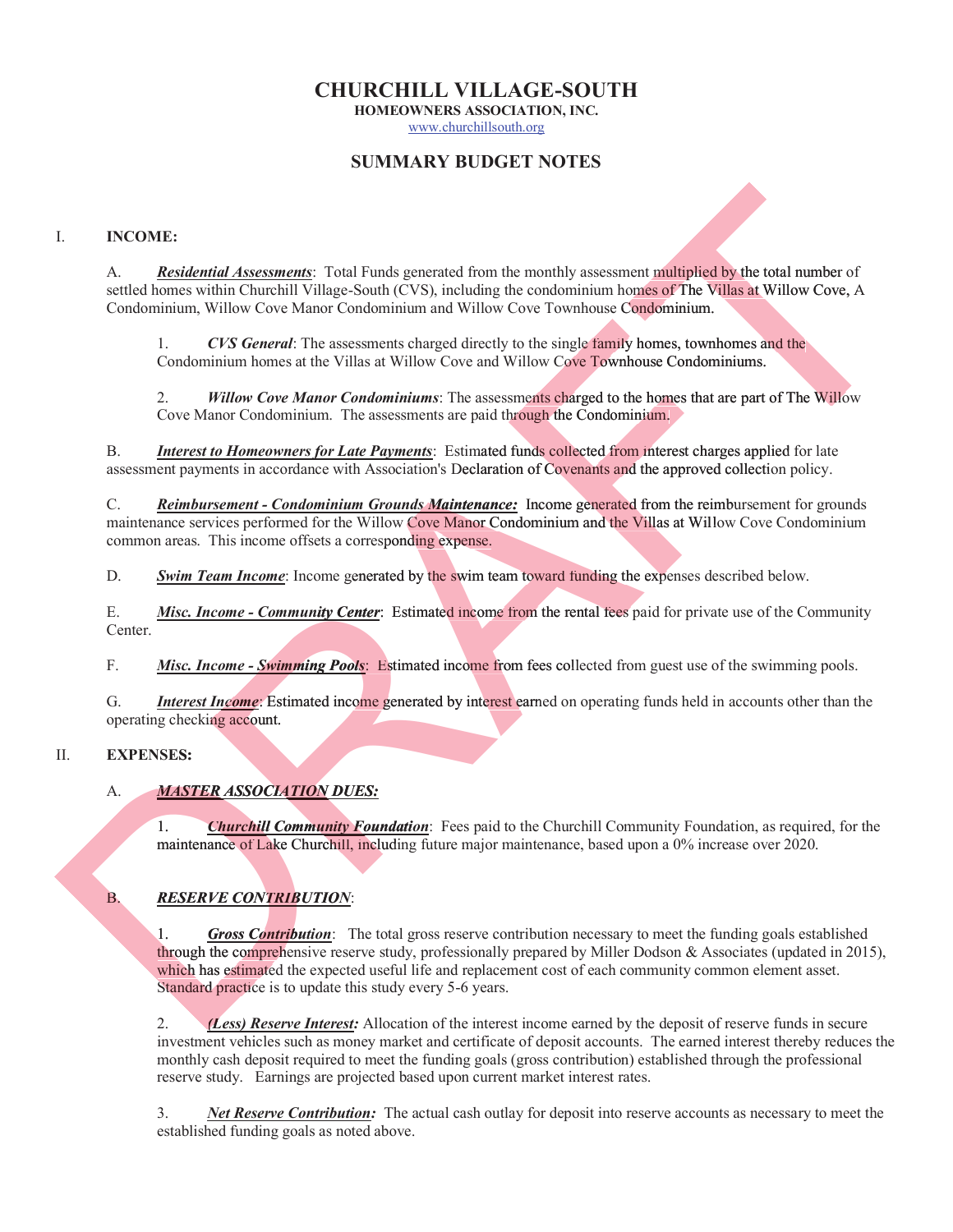## C. *GENERAL & ADMINISTRATIVE EXPENSES:*

1. *Management, Audit, Legal & Professional Fees*: The expected expenses for professional community management services for property management, financial accounting and consultation services; for the services of a Certified Public Accountant (CPA) to prepare all annual tax returns and the conduct of an annual audit of the Association books and records; for retaining general legal counsel for such matters as legal document interpretation, collection assistance, violation enforcement and other legal assistance as may be required; for the services of an engineering professional for assistance with evaluation of common amenities and/or an architect for assistance in architectural control matters. Association books and records. In relation gouves like and the scale and streated by the control of the services of an equilibratic books and relations to the service of an equilibratic potential in relation of control me

2. *Postage, Printing, Coupons & Web Site*: Allowances for the postage needs for several community-wide 2. **Postage, Printing, Coupons & Web Site**: Allowances for the postage needs for several community-wide mailings to members and general postage; for the printing requirements associated with the community-wide mailings and general copying; for the annual preparation and printing of assessment payment coupons for all homeowners; and for the hosting and maintenance of the Association's web site (www.churchillsouth.org). al counsel for such matters as legal document interpretation,<br>gal assistance as may be required; for the services of an<br>f common amenities and/or an **architect** for assistance in<br>ances for the postage needs for several com

3. **Insurance**: Expense for carrying the insurance coverage required by the Association legal documents and Maryland law, including:

- a. General Liability (\$1,000,000.00)
- b. Buildings & All-Risk (Replacement Cost)
- c. Fidelity Bond Insurance sufficient to cover the Association's cash accounts pursuant to MD law
- d. Directors' & Officers' Liability (\$1,000,000.00)
- d. Directors' & Officers' Liability (\$1,000,000.00)<br>
e. General Liability for Swim Team (\$2,000,000.00)

4. *Bad Debt Expense:* Allowance for uncollectible delinquent accounts due to homeowner bankruptcies or mortgage foreclosures by lenders. As older delinquencies continue "cycling" out of the system, by either collecting them or writing them off, the Association has been able to, again, reduce this allowance for 2019.

5. *Dues & Subscriptions, Record Storage:* Allowance for annual membership dues to the Community Associations Institute (CAI) as well as funds for educational opportunities for the Board members or other volunteer participants as well as an allocation for the cost to store Association archive records.

6. Taxes/Water Quality Protection Charge, Bank Fees: Allocation of funds for payment of applicable income taxes as well as property taxes, the Montgomery County water quality protection charge, expected to increase again, on common parcels owned by the Association and an allowance for service charges on the Association's commercial bank account for item transactions and direct debit fees. **b.** Buildings & All-Risk (Replacement Cost)<br> *d.* Fidelity Bond Insurance sufficient to cover the Association's d.<br> *piectors'* & Officers' Liability (\$1,000,000.00)<br> *Bad Debt Expense:* Allowance for uncollectible delinq *Record Storage:* Allo<br>
Associations Institute (CAI) as well as funds for educa<br>
participants as well as an allocation for the cost to store<br>
taxes as well as an allocation for the cost to store<br>
6. Taxes/*Mater Quality Pr* 

7. *Miscellaneous, Meetings and Recording Secretary*: Funds allocated for miscellaneous Board expenses as well as fees paid for a recording secretary for attendance at monthly Board meetings and preparation of the minutes for these meetings. 7. **Miscellaneous, Mee**<br>well as fees paid for a record<br>for these meetings.<br>8. **Street Light Electric**<br>within the community as we<br>on other private streets withi<br>NOTE: All street lighting or<br>maintained. Report<br>http://www.mon

8. **Street Light Electricity:** Expenses for the operation of the CVS owned street lights on some private streets within the community as well as a fee to Potomac Edison for the operation, repair, and/or replacement of street lights on other private streets within the community.

*NOTE: All street lighting on streets serving single family detached homes are publicly owned, operated and NOTE: on light maintained.* **Report problems to Montgomery County: 3-1-1 or http://www.montgomerycountymd.gov/mc311/**

9. *Social & Recreation - Community Events & Swim Team:* Funds allocated for social events that are available *&* to all community members. Recommendations for the use of these funds is provided by the Recreation Committee to the Board of Directors; funds allocated for the Churchill Village-South Swim Team to help defray operating costs.

10. *County Commission:* The allowance for the payment of fees assessed by the Montgomery County Commission on Common Ownership Communities (CCOC) which was established to provide certain dispute resolution and educational support services to community associations within the County. Payment of the annual \$5.00 per home fee will be made in July as billed by the County.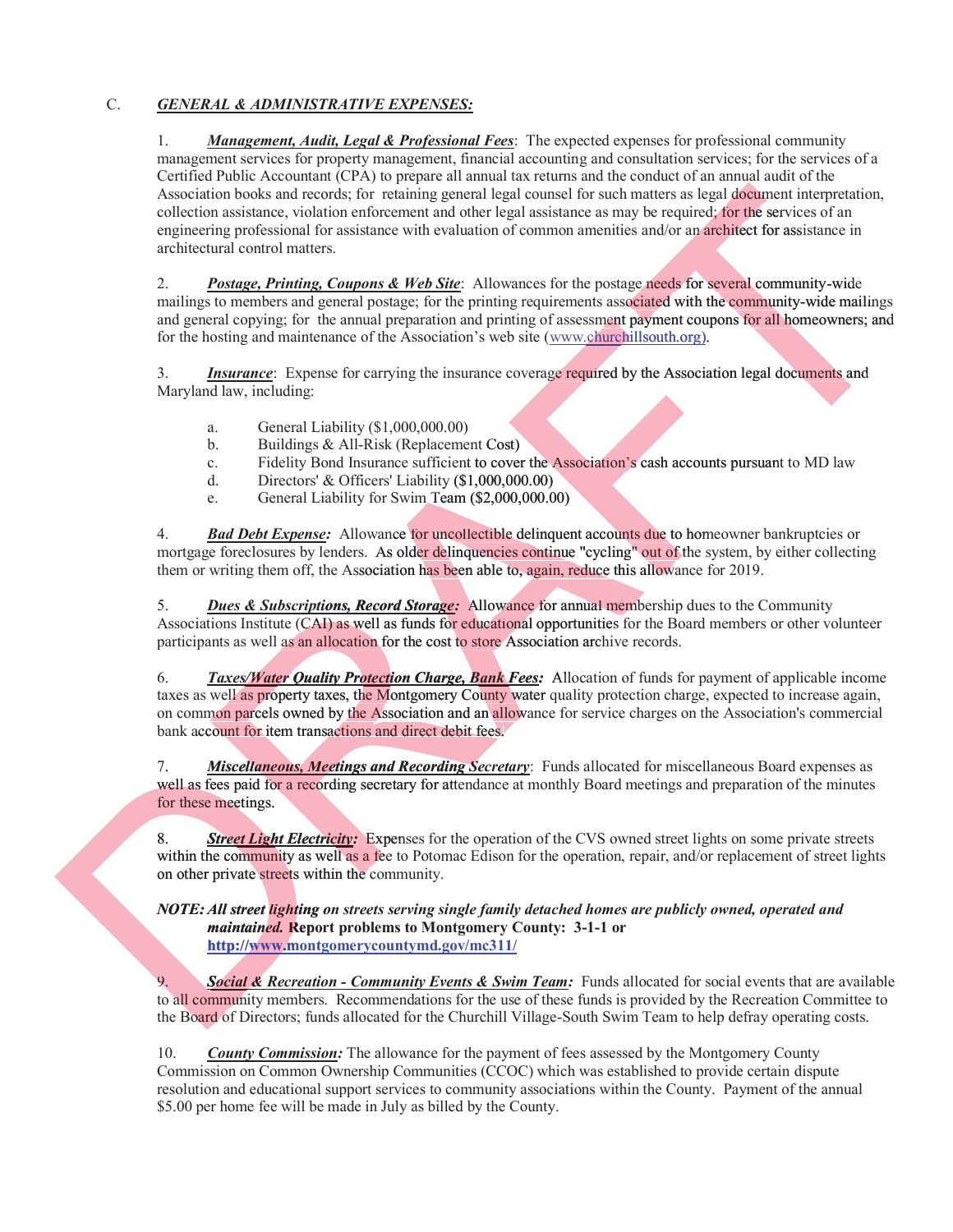#### D. *POOL OPERATION:*

1. *Pool Management; Pool Pass Administration:* Payment to a pool management company for complete management of the two (2) community swimming pools from opening day (Memorial Day) to closing (Labor Day). The pool management company provides "turnkey" operation and maintenance of the facilities, including lifeguards, chemicals, supplies and supervision of the facilities, including additional funding for the mandated higher minimum wage in Montgomery County; Allocation of funding for annual lease with electronic pool pass company along with a fee for Vanguard processing those passes electronically. For the *Continuo mention Pass Administration*: Psyrons to a past reangement sample in<br>
margin computer with two Contemning women for computer from periodic field (when the **Contemning Contemning Contemning Contemning Con** facili g for the mandated higher min

2. **Repairs, Supplies:** Allowance for repairs to the pool facilities including skimmer replacement, minor concrete repair, and minor repairs to the bathhouse and miscellaneous office supplies and other items required for daily operation of the pool.

3. **Swim Team Expenses**: The projected expenses for the operation of the swim team (offset by above described income generated by the swim team).

4. *Utilities: Telephone, Electric, Water & Sewer:* Expenses for the emergency telephones at the each pool as required by Maryland law as well as the expenses for electricity required to operate the pump motors, lighting and other equipment at the swimming pools and bathhouses, and the expense for water to fill the swimming pools in the spring, maintain the water level during the season, and fulfill the other water needs at the pools and bathhouses. **Electric, Water & Sewer:** Expenses for the emergency telephones at the real as the expenses for electricity required to operate the pump motors, ing pools and bathhouses, and the expense for water to fill the swimminal du **Littities: Telephone, Electric, Water & Sewer:** Expenses for the emery by Maryland law as well as the expenses for electricity required to op uipment at the swimming pools and bathhouses, and the expense for womintain the

#### E. *COMMUNITY BUILDING OPERATION:*

1. **Repairs:** Expense for miscellaneous repairs to the community center facilities. This covers such items as door adjustment, plumbing repairs, siding repair and other minor work.

2. *HVAC Maintenance & Fire Alarm Maintenance:* Allowance for a service contract for the preventative maintenance of the heating, ventilation and air conditioning (HVAC) equipment serving the community center building and funds for the regular inspection and annual testing of the building fire alarm system.

3. *Administration, Supplies, Computer*: Funds allocated for payment of a stipend to an administrator to schedule, monitor and control the use of the community center facilities; funds for miscellaneous supplies for the office at the community center as well as the maintenance of the computer equipment used for the video surveillance.

4. *Utilities: Telephone & Electricity*: Expenses for the emergency telephone and the business line for the office and the electricity for the operation of the lighting, HVAC equipment and office equipment at the community center building.

## **F.** SITE IMPROVEMENT:

1. *Landscaping Improvements:* Allowance for major common ground landscaping maintenance and improvement projects, including the replacement of trees that have been lost through attrition or other reasons. Additional funds have been included to allow for some replacement of trees pending the results of the professional community tree survey commissioned by the Association. *Telemanis*. Expense for insternation and adjustment, plumbing repairs, siding repair and other n<br>adjustment, plumbing repairs, siding repair and other n<br>maintenance of the heating, ventilation and air condition<br>building a *Internal and the electricity for the operational did-*<br> *Improvement ping Improvem*<br> *I. Landscaping Improvem*<br> *improvement projects, including Additional funds have been including<br>
2. <i>Community tree survey commiss*<br>

2. *Community Building Improvements:* Allowance for improvements at the community building such as *Commun* furniture, entrance features and mats, as well as upgrades and maintenance of the CVS computer.

3. *Capital Improvements:* Allowance for special projects as may be determined by the Board of Directors. *C*

## G. *GENERAL MAINTENANCE:*

1. *Tree & Shrub Maintenance:* Funds allocated for the maintenance/pruning of common area trees, removal of large trees and emergency tree maintenance. The Association has commissioned a professional evaluation of the